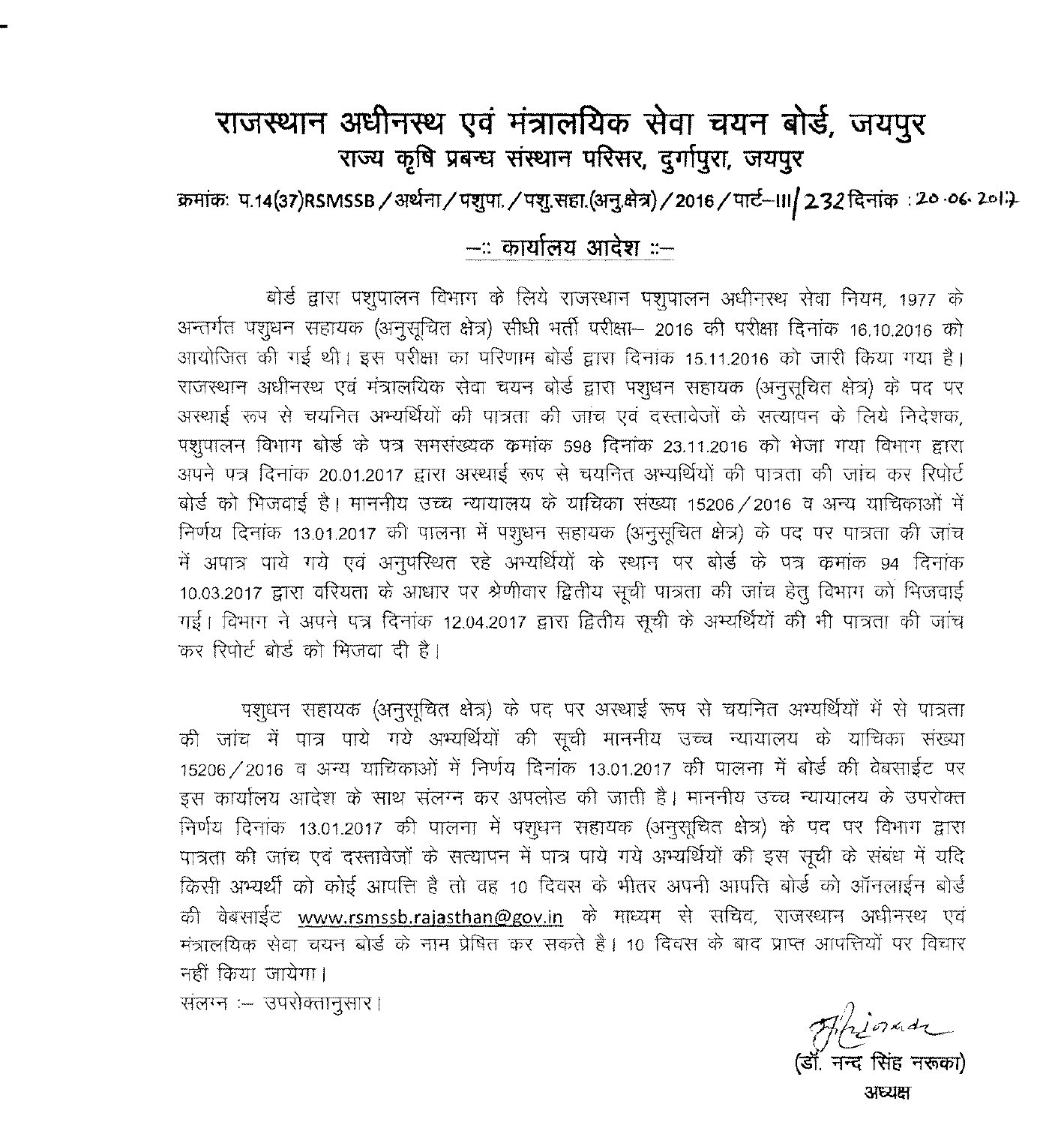| LIVESTOCK ASSISTANT (TSP) EXAM 2016 |        |                                |                                       |            |        |            |                      |       |  |
|-------------------------------------|--------|--------------------------------|---------------------------------------|------------|--------|------------|----------------------|-------|--|
| <b>ELIGIBLE CANDIDATES LIST</b>     |        |                                |                                       |            |        |            |                      |       |  |
| $\mathcal{S}$<br><b>NO</b>          |        | <b>ROLL NO Application No!</b> | Candidate Name                        | <b>DOB</b> | Gender | CAT        | <b>SELECT</b><br>CAT | HORIZ |  |
| 1                                   | 400357 |                                | 201600088832 SHANTI LAL BAROD         | 05-07-1988 | Male   | <b>ST</b>  | <b>GEN</b>           |       |  |
| $\overline{2}$                      | 400479 |                                | 201600088648 PRAKASH CHANDRA MEENA    | 21-07-1988 | Male   | <b>ST</b>  | <b>GEN</b>           |       |  |
| $\vert 3 \vert$                     | 400480 |                                | 201600091056 PRAKASH KUMAR PATEL      | 24-01-1992 | Male   | OBC        | <b>GEN</b>           |       |  |
| $\vert 4$                           | 400331 |                                | 201600089636 RAHUL PATIDAR            | 20-02-1992 | Male   | OBC        | <b>GEN</b>           |       |  |
| 5                                   | 400532 |                                | 201600091867 NARENDRA KUMAR PATEL     | 25-05-1995 | Male   | <b>GEN</b> | GEN                  |       |  |
| 6                                   | 400378 |                                | 201600088981 SHANTI LAL NINAMA        | 07-12-1978 | Male   | <b>ST</b>  | <b>GEN</b>           |       |  |
| 17                                  | 400362 |                                | 201600091751 RAJESH GARASIYA          | 04-12-1980 | Male   | ST         | <b>GEN</b>           |       |  |
| 8                                   | 400387 |                                | 201600088583 NARESH CHANDRA           | 20-08-1986 | Male   | <b>ST</b>  | GEN                  |       |  |
| 9                                   | 400365 |                                | 201600092080 JJITENDRA MEENA          | 31-03-1989 | Male   | <b>ST</b>  | <b>GEN</b>           |       |  |
| 10                                  | 400488 |                                | 201600088411   BHARAT PATIDAR         | 16-06-1992 | Male   | OBC        | <b>GEN</b>           |       |  |
| 11                                  | 400434 |                                | 201600092087 NIRMAL KUMAR DAMOR       | 11-12-1995 | Male   | <b>ST</b>  | <b>GEN</b>           |       |  |
| $ 12\rangle$                        | 400128 | 201600088147                   | <b>BABU SINGH GARASIYA</b>            | 28-11-1979 | Male   | <b>ST</b>  | GEN                  |       |  |
| 13                                  | 400406 | 201600090894 HARISH KALAL      |                                       | 10-10-1982 | Male   | OBC        | <b>GEN</b>           |       |  |
| 14                                  | 400506 | 201600089178                   | <b>RAJESH MAIDA</b>                   | 17-01-1985 | Male   | <b>ST</b>  | <b>GEN</b>           |       |  |
| 15                                  | 400431 | 201600088409                   | PANKAJ KUMAR MAKWANA                  | 05-11-1987 | Male   | <b>ST</b>  | <b>GEN</b>           |       |  |
| 16                                  | 400484 | 201600087697                   | NANURAM PARGI                         | 08-12-1994 | Male   | <b>ST</b>  | <b>GEN</b>           |       |  |
| 17                                  | 400038 | 201600091792                   | <b>HEMANDRAPAL SINGH</b><br>SHAKTAWAT | 01-08-1981 | Male   | <b>GEN</b> | <b>GEN</b>           |       |  |
| 18                                  | 400228 |                                | 201600090839 DINESH CHANDRA CHARPOTA  | 10-08-1984 | Male   | <b>ST</b>  | <b>GEN</b>           |       |  |
| 19                                  | 400383 |                                | 201600088603 PRAVEEN DAMOR            | 01-04-1994 | Male   | <b>ST</b>  | GEN                  |       |  |
| 20                                  | 400411 |                                | 201600088267 ROOP LAL MEENA           | 01-07-1992 | Male   | <b>ST</b>  | GEN                  |       |  |
| 21                                  | 400066 |                                | 201600090830 MANOJ KUMAR BUNKER       | 02-05-1993 | Male   | SC         | <b>GEN</b>           |       |  |
| 22                                  | 400043 |                                | 201600091746 AYUSH BATHIYA            | 08-03-1994 | Male   | <b>GEN</b> | <b>GEN</b>           |       |  |
| 23                                  | 400107 |                                | 201600088866 GOVIND GAVARIYA          | 05-03-1985 | Male   | lsc        | <b>GEN</b>           |       |  |
| 24                                  | 400268 |                                | 201600088204 Chirag Dwivedi           | 09-04-1986 | Male   | <b>GEN</b> | GEN                  |       |  |
| 25                                  | 400460 |                                | 201600091242 NILESH KUMAR PATEL       | 24-08-1994 | Male   | OBC        | GEN                  |       |  |
| 26                                  | 400461 |                                | 201600088004 SHAILESH CHANDRA BHAGORA | 02-11-1995 | Male   | ST         | GEN                  |       |  |
| 27                                  | 400141 |                                | 201600087808 JITENDRA SINGH CHOUHAN   | 07-03-1993 | Male   | GEN        | GEN                  |       |  |
| 28                                  | 400114 |                                | 201600088711 PRABHU LAL BHEEL         | 03-05-1992 | Male   | <b>ST</b>  | <b>GEN</b>           |       |  |
| 29                                  | 400071 |                                | 201600090438 ROSHAN KUMAR RANA        | 11-03-1996 | Male   | ST.        | GEN                  |       |  |
| 30                                  | 400496 |                                | 201600091868 UPENDRA BHAGORA          | 11-05-1994 | Male   | <b>ST</b>  | <b>GEN</b>           |       |  |
| 31                                  | 400381 |                                | 201600090835 RAMESH CHANDRA MACHAR    | 25-11-1975 | Male   | <b>ST</b>  | <b>GEN</b>           |       |  |
| 32                                  | 400398 |                                | 201600091133   YOGESH KUMAR NAI       | 04-06-1996 | Male   | OBC        | <b>GEN</b>           |       |  |
| 33                                  | 400429 |                                | 201600087884 DHULESVAR PATIDAR        | 11-08-1983 | Male   | OBC        | GEN                  |       |  |
| 34                                  | 400139 |                                | 201600087815 SHAILENDRA SINGH CHOUHAN | 15-05-1993 | Male   | <b>GEN</b> | <b>GEN</b>           |       |  |
| 35                                  | 400372 |                                | 201600090174 KHEMRAJ GAMETI           | 16-09-1993 | Male   | <b>ST</b>  | GEN                  |       |  |
| 36                                  | 400132 |                                | 201600087912 PAVAN PATIDAR            | 18-09-1993 | Male   | OBC        | GEN                  |       |  |

 $\sim 10^{11}$  km  $^{-1}$ 

 $\ddot{\phantom{0}}$ 

 $\label{eq:2} \frac{1}{\sqrt{2\pi}}\int_{0}^{\infty}\frac{dx}{\sqrt{2\pi}}\,dx\leq \frac{1}{2\sqrt{2\pi}}\int_{0}^{\infty}\frac{dx}{\sqrt{2\pi}}\,dx.$ 

 $\overline{\mathcal{P}hz}$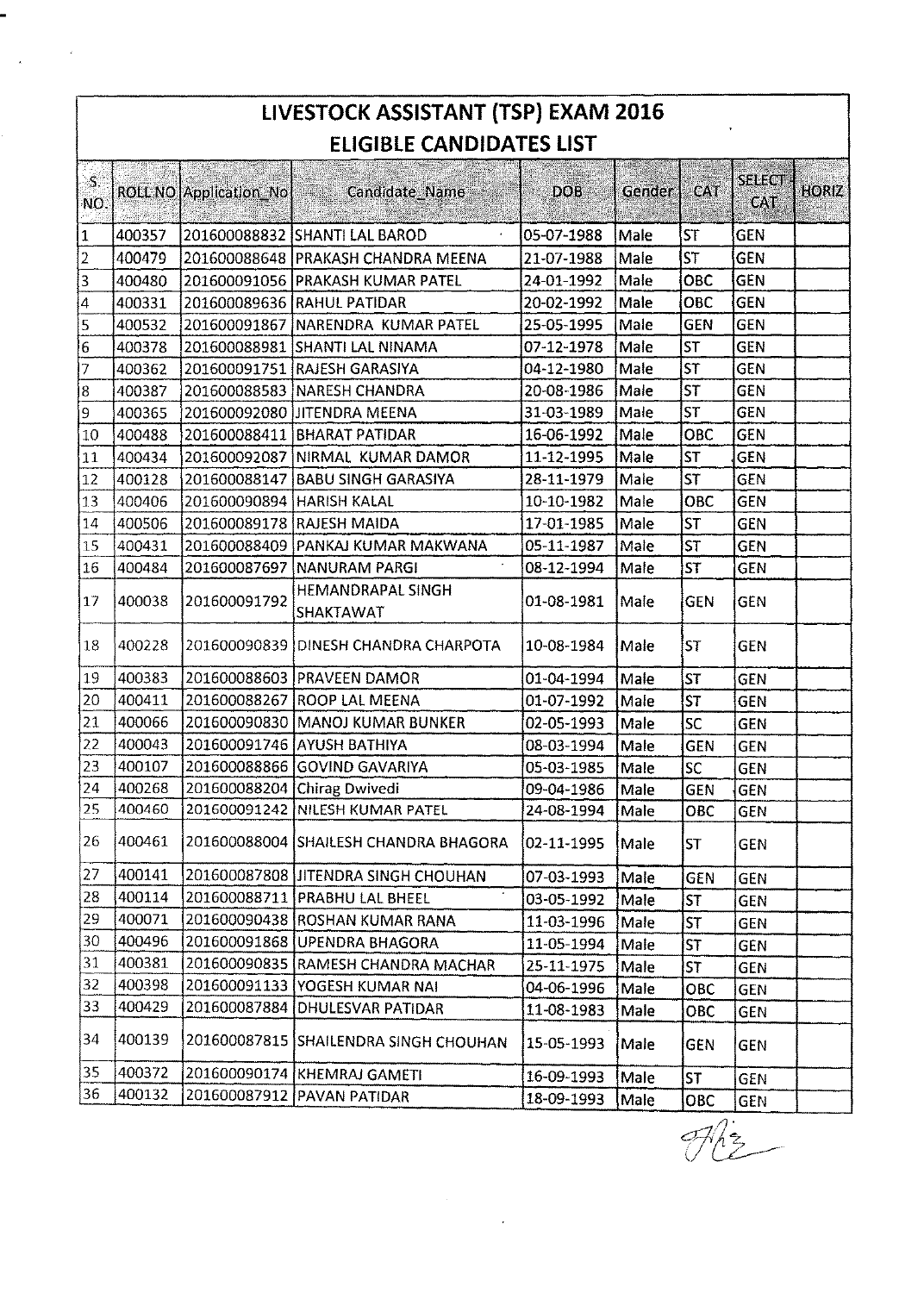|          |                  |                          | <b>CHANDRAVEER SINGH</b>              |                          |              |            |                   |  |
|----------|------------------|--------------------------|---------------------------------------|--------------------------|--------------|------------|-------------------|--|
| 37       | 400093           | 201600089235             | <b>CHUNDAWAT</b>                      | 03-05-1994               | Male         | <b>GEN</b> | <b>GEN</b>        |  |
| 38       | 400031           |                          | 201600091847 MAHESH KUMAR GARASIYA    | 20-11-1994               | Male         | <b>ST</b>  | GEN               |  |
| 39       | 400457           |                          | 201600089240 HITENDRA KUMAR PARGI     | 02-07-1992               | Male         | <b>ST</b>  | <b>GEN</b>        |  |
| 40       | 400449           | 201600090175 RAJAT DANGI |                                       | 03-10-1994               | Male         | OBC        | GEN               |  |
| 41       | 400137           |                          | 201600087840 OM PRAKASH TIRGAR        | 25-11-1994               | Male         | <b>SC</b>  | <b>GEN</b>        |  |
| 42       | 400184           |                          | 201600091916 HIMANSHU MEHTA           | 26-07-1995               | Male         | <b>GEN</b> | <b>GEN</b>        |  |
| 43       | 400474           |                          | 201600089252 HALIYA RAM HADAT         | 08-04-1981               | Male         | <b>ST</b>  | <b>GEN</b>        |  |
| 44       | 400404           |                          | 201600090703 DILEEP KUMAR MEENA       | 06-08-1990               | Male         | <b>ST</b>  | <b>GEN</b>        |  |
| 45       | 400102           |                          | 201600088985 KAILASH CHANDRA DAMOR    | 15-05-1993               | Male         | <b>ST</b>  | <b>GEN</b>        |  |
| 46       | 400447           |                          | 201600088092 RAHUL KATARA             | 06-04-1993               | Male         | ST         | <b>GEN</b>        |  |
| 47       | 400376           |                          | 201600091282 KAMLESH ROWAL            | 15-02-1994               | Male         | <b>ST</b>  | GEN               |  |
| 48       | 400464           |                          | 201600088842 POONAM SOMPURA           | 15-06-1994               | Female       | GEN        | <b>GEN</b>        |  |
| 49       | 400323           |                          | 201600090152 BHUPENDRA KUMAR          | 07-07-1983               | Male         | <b>ST</b>  | <b>GEN</b>        |  |
| 50       | 400077           |                          | 201600090094 RAMESH CHANDRA           | 13-02-1984               | Male         | <b>ST</b>  | <b>GEN</b>        |  |
| 51       | 400255           |                          | 201600088148 RAMESH KUMAR MEGHWAL     | 07-07-1992               | Male         | <b>SC</b>  | <b>GEN</b>        |  |
| 52       | 400521           |                          | 201600089446 MANISH KUMAR             | 08-06-1994               | Male         | OBC        | GEN               |  |
| 53       | 400471           |                          | 201600088013 LOKENDRA PADWAL          | 02-08-1994               | Male         | GEN        | <b>GEN</b>        |  |
| 54       | 400416           |                          | 201600087963 KAMAL CHAND MEENA        | 17-04-1977               | Male         | <b>ST</b>  | <b>GEN</b>        |  |
| 55       | 400394           |                          | 201600091728 JJAYANTI LAL DAMOR       | 20-07-1982               | Male         | <b>ST</b>  | GEN               |  |
| 56       | 400512           |                          | 201600088197 NARESH KUMAR MEGHWAL     | 30-04-1986               | Male         | <b>SC</b>  | <b>GEN</b>        |  |
| 57       | 400466           |                          | 201600088014 SANJAY DASHORA           | 06-06-1990               | Male         | OBC        | <b>GEN</b>        |  |
| 58       | 400354           | 201600092022 KANTI LAL   |                                       | 11-02-1992               | Male         | <b>ST</b>  | <b>GEN</b>        |  |
| 59       | 400131           |                          | 201600087933 MAHESH SINGAD            | 15-12-1992               | Male         | <b>ST</b>  | <b>GEN</b>        |  |
| 60       | 400054           |                          | 201600092245 DEEPAK SINGH KATARA      | 28-02-1993               | Male         | <b>ST</b>  | <b>GEN</b>        |  |
| 61       | 400418           |                          | 201600089862 KALPESH KUMAR SALVI      | 10-03-1993               | Male         | <b>SC</b>  | GEN               |  |
| 62       | 400113           |                          | 201600088782 VIRENDRA SINGH RATHORE   | 05-07-1977               | Male         | <b>GEN</b> | <b>GEN</b>        |  |
| 63       | 400044           |                          | 201600091749 PRABHULAL DAMOR          | 21-02-1978               | Male         | <b>ST</b>  | <b>GEN</b>        |  |
| 64       | 400446           |                          | 201600088905 PUNAM CHAND PARGI        | 15-09-1990               | Male         | <b>ST</b>  | GEN               |  |
| 65       | 400338           |                          | 201600091352 NIRMAL MALVIYA           | 14-02-1992               | Male         | <b>SC</b>  | GEN               |  |
| 66       | 400427           |                          | 201600088224 JIGNESH DAMOR            | 15-04-1992 Male          |              | ST         | GEN               |  |
| 67<br>68 | 400492<br>400497 | 201600090884 JITENDRA    | 201600090903 SHAILENDRA KUMAR RANA    | 09-10-1992               | Male         | <b>ST</b>  | GEN               |  |
| 69       | 400473           |                          | 201600088970 DINESH CHANDRA AHARI     | 15-03-1996<br>07-07-1982 | Male<br>Male | <b>GEN</b> | GEN               |  |
| 70       | 400513           |                          | 201600088536 MOHAN LAL MEENA          | 06-09-1989               | Male         | ST         | <b>GEN</b><br>GEN |  |
|          |                  |                          |                                       |                          |              | <b>ST</b>  |                   |  |
| 71       | 400508           |                          | 201600091865 BHUPENDRA SINGH SISODIYA | 03-05-1991               | Male         | <b>GEN</b> | <b>GEN</b>        |  |
| 72       | 400433           |                          | 201600091816 BHUPENDRA MEENA          | 03-07-1991               | Male         | <b>ST</b>  | GEN               |  |
| 73       | 400413           |                          | 201600087867 DEVI LAL KATARA          | 15-04-1992               | Male         | <b>ST</b>  | <b>GEN</b>        |  |
| 74       | 400540           |                          | 201600088517 SUBHASH CHANDRA MEENA    | 11-09-1992               | Male         | <b>ST</b>  | GEN               |  |
| 75       | 400379           | 201600089780 NITESH BOHA |                                       | 06-12-1993               | Male         | ST         | <b>GEN</b>        |  |
| 76       | 400490           |                          | 201600088655 SURESH PATEL             | 14-12-1994               | Male         | OBC        | GEN               |  |
| 77       | 400397           |                          | 201600088520 VIMAL KUMAR PARGEE       | 03-03-1981               | Male         | ST         | <b>GEN</b>        |  |
| 78       | 400167           |                          | 201600091724 MUKESH MEGHWAL           | 07-11-1983               | Male         | <b>SC</b>  | <b>GEN</b>        |  |
| 79       | 400469           |                          | 201600088602 VIRENDRA KUMAR VAISHNAV  | 12-10-1987               | Male         | OBC        | <b>GEN</b>        |  |
| 80       | 400277           |                          | 201600087898 LOKENDRA SINGH CHOUHAN   | 15-01-1988               | Male         | <b>GEN</b> | GEN               |  |

 $\bar{z}$ 

...

 $\ddot{\phantom{a}}$ 

 $\langle \cdot \rangle$ 

 $\frac{1}{\sqrt{2\pi}}$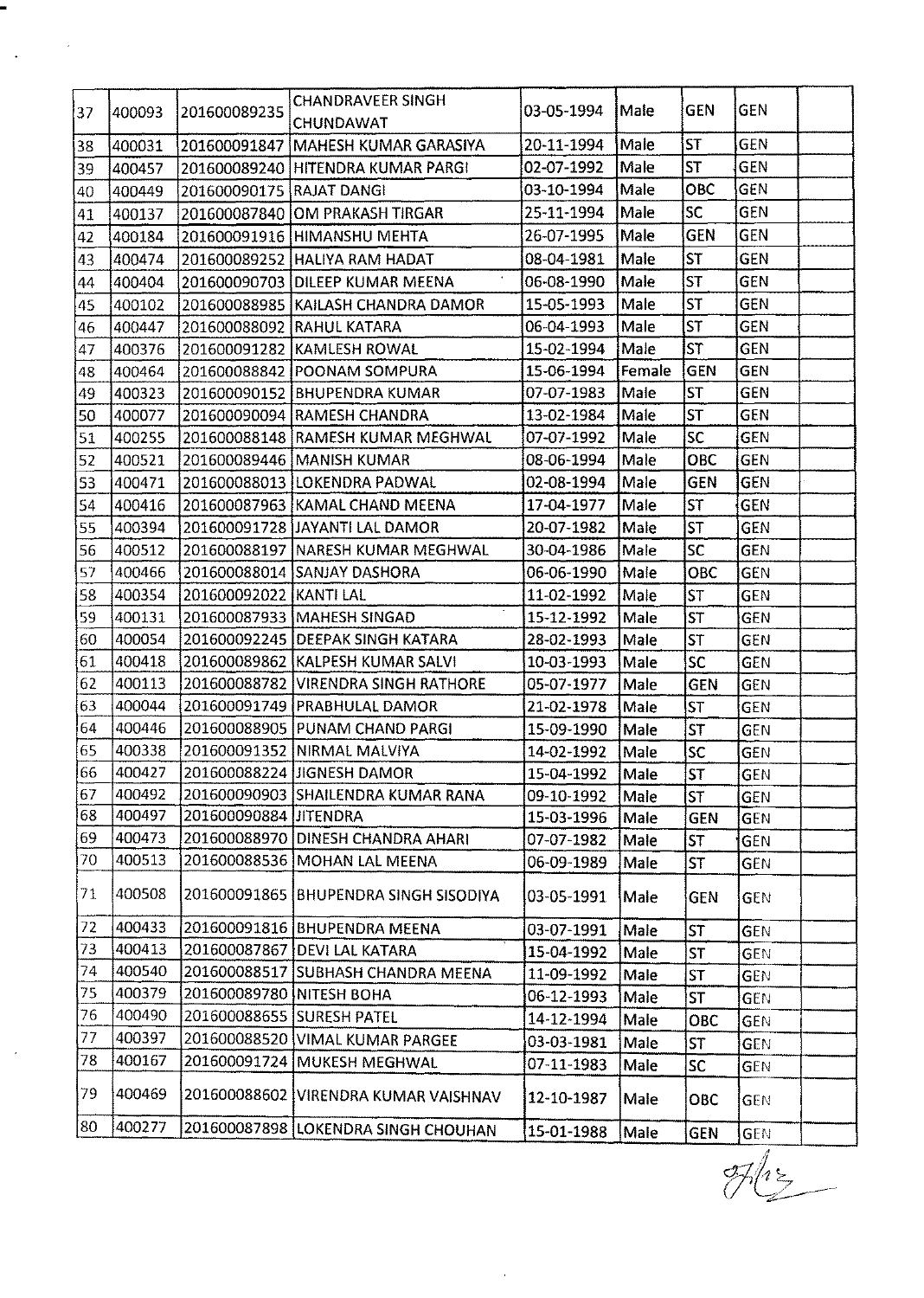| 81  | 400059     |                           | 201600091040 RAM SINGH GARASIYA      | 06-06-1989      | Male   | <b>ST</b>         | GEN                      |  |
|-----|------------|---------------------------|--------------------------------------|-----------------|--------|-------------------|--------------------------|--|
| 82  | 400401     |                           | 201600089359 PRAKASH CHANDRA DAMOR   | 02-04-1990      | Male   | <b>ST</b>         | <b>GEN</b>               |  |
| 83  | 400294     |                           | 201600090408   MOHAN LAL KATARA      | 06-07-1990      | Male   | <b>ST</b>         | GEN                      |  |
| 84  | 400542     |                           | 201600088111  NARESH KUMAR KHARADI   | 10-06-1992      | Male   | <b>ST</b>         | GEN                      |  |
| 85  | 400526     |                           | 201600091250 RAJESH NINAMA           | 01-01-1994      | Male   | <b>ST</b>         | <b>GEN</b>               |  |
| 86  | 400296     | 201600092025 HARLAL       |                                      | 30-06-1980      | Male   | <b>ST</b>         | <b>GEN</b>               |  |
| 87  | 400231     |                           | 201600091872 SUNDER LAL MEENA        | 15-07-1982      | Male   | <b>ST</b>         | GEN                      |  |
| 88  | 400081     |                           | 201600090005 NARESH KUMAR DODA       | 04-09-1982      | Male   | <b>ST</b>         | <b>GEM</b>               |  |
| 89  | 400408     |                           | 201600088065 RAKESH KUMAR MEENA      | 12-07-1983      | Male   | <b>ST</b>         | GEN                      |  |
| 90  | 400366     |                           | 201600088836 PARMESHWAR BAMANIA      | 02-03-1985      | Male   | <b>ST</b>         | GEN                      |  |
| 91  | 400358     |                           | 201600088193 CHHAGAN LAL MEENA       | 13-12-1976      | Male   | <b>ST</b>         | <b>GEN</b>               |  |
| 92. | 400067     | 201600090822 VANITA JOSHI |                                      | 12-11-1979      | Female | <b>GEN</b>        | <b>GEN</b>               |  |
| 93  | 400511     |                           | 201600087880 RAJENDRA KUMAR RANA     | 15-07-1983      | Male   | <b>ST</b>         | <b>GEN</b>               |  |
| 94  | 400075     |                           | 201600090132 SUNIL KUMAR SOLANKI     | 09-07-1987      | Male]  | <b>SC</b>         | <b>GEN</b>               |  |
| 95  | 400438     |                           | 201600089714 KAMLESH KUMAR KHARADI   | 05-06-1988      | Male   | <b>ST</b>         | GEN                      |  |
| 96  | 400129     |                           | 201600088273 HEMRAJ MEENA            | 20-06-1988      | Male   | <b>ST</b>         | <b>ST</b>                |  |
| 97  | 400341     | 201600088825 DILIP MEENA  |                                      | 01-07-1990      | Male   | <b>ST</b>         | ST.                      |  |
| 98  | 400078     | 201600090049 PRAVIN KOTED |                                      | 04-07-1991      | Male   | <b>ST</b>         | <b>ST</b>                |  |
| 99  | 400286     | 201600089462  DEEPAK ROAT |                                      | 16-08-1992      | Male   | <b>ST</b>         | <b>ST</b>                |  |
| 100 | 400544     |                           | 201600090495 VISHRAM BARGOT          | 10-08-1993      | Male   | <b>ST</b>         | ST                       |  |
|     | 101 400489 | 201600088903 DIPESH GARG  |                                      | 04-09-1993      | Male   | <b>SC</b>         | <b>SC</b>                |  |
|     | 102 400108 |                           | 201600088849 DEVI LAL DAMOR          | 20-05-1994      | Male   | <b>ST</b>         | ST                       |  |
|     | 103 400224 |                           | 201600086061 RAJMAL YADAV            | 20-12-1980      | Male   | <b>SC</b>         | SC                       |  |
|     | 104 400368 |                           | 201600090387 RAKESH KUMAR PARMAR     | 01-09-1988      | Male   | <b>ST</b>         | <b>ST</b>                |  |
|     | 105 400419 |                           | 201600088522 HARISH CHANDRA          | 09-04-1992      | Male   | <b>SC</b>         | SC                       |  |
|     | 106 400109 |                           | 201600088808 KALPESH DAMOR           | 10-08-1995      | Male   | <b>ST</b>         | <b>ST</b>                |  |
|     | 107 400321 |                           | 201600088983 DINESH CHANDRA SARPOTA  | 26-07-1979      | Male   | <b>ST</b>         | <b>ST</b>                |  |
|     | 108 400058 |                           | 201600091051 HARIPRAKASH DODIYAR     | 17-08-1981      | Male   | <b>ST</b>         | ST                       |  |
|     | 109 400060 |                           | 201600091002 LAJWANTI MEGHWAL        | 10-06-1991      | Female | lsc               | <b>GEN</b>               |  |
|     | 110 400138 |                           | 201600087837 KAILASH MEENA           | 03-06-1993      | Male   | <b>ST</b>         | ST                       |  |
|     |            |                           |                                      | 18-01-1994 Male |        | $ \overline{SC} $ | $\overline{\mathsf{sc}}$ |  |
|     | 112 400173 |                           | 201600091804   DHANRAJ PARGI         | 15-08-1976      | Male   | <b>ST</b>         | <b>ST</b>                |  |
|     | 113 400531 |                           | 201600091864 CHANDRA PRAKASH TABIYAR | 05-09-1976      | Male   | <b>ST</b>         | <b>ST</b>                |  |
|     | 114 400258 |                           | 201600091710 PUNJI LAL SURAT         | 12-01-1980      | Male   | ST                | <b>ST</b>                |  |
|     | 115 400269 |                           | 201600090150 MANGEE LAL KALASUA      | 03-03-1983      | Male   | <b>ST</b>         | <b>ST</b>                |  |
|     | 116 400528 |                           | 201600089341 DILIP KUMAR DAMOR       | 15-01-1989      | Male   | <b>ST</b>         | <b>ST</b>                |  |
| 117 | 400232     |                           | 201600089602 ASHOK KUMAR MALVIYA     | 17-02-1990      | Male   | <b>SC</b>         | SC                       |  |
| 118 | 400478     |                           | 201600088909 MAHESH DODA             | 13-07-1991      | Male   | <b>ST</b>         | <b>ST</b>                |  |
| 119 | 400361     |                           | 201600091313 MUKESH PARGI            | 10-07-1993      | Male   | <b>ST</b>         | <b>ST</b>                |  |
| 120 | 400350     |                           | 201600091418 DINESH KHANT            | 05-01-1994      | Male   | ST                | <b>ST</b>                |  |
| 121 | 400516     |                           | 201600089521 NEERAJ BUNKER           | 21-02-1994      | Male   | SC                | <b>SC</b>                |  |
| 122 | 400087     |                           | 201600089705 MANNA LAL MEENA         | 05-12-1977      | Male   | ST                | <b>ST</b>                |  |
|     | 123 400088 |                           | 201600089703 KULDEEP KALASUA         | 01-08-1978      | Male   | <b>ST</b>         | ST                       |  |
| 124 | 400282     |                           | 201600091799 MOTI LAL PARGI          | 07-02-1981      | Male   | <b>ST</b>         | ST                       |  |
|     | 125 400375 |                           | 201600088210 GANESH LAL PARMAR       | 01-06-1984      | Male   | ST                | <b>ST</b>                |  |
|     | 126 400510 |                           | 201600089246 NILAM DINDOR            | 15-07-1986      | Male   | ST                | ST                       |  |
|     |            |                           |                                      |                 |        |                   |                          |  |

 $\hat{\boldsymbol{\beta}}$ 

 $\overline{a}$ 

 $\frac{1}{\sqrt{2}}$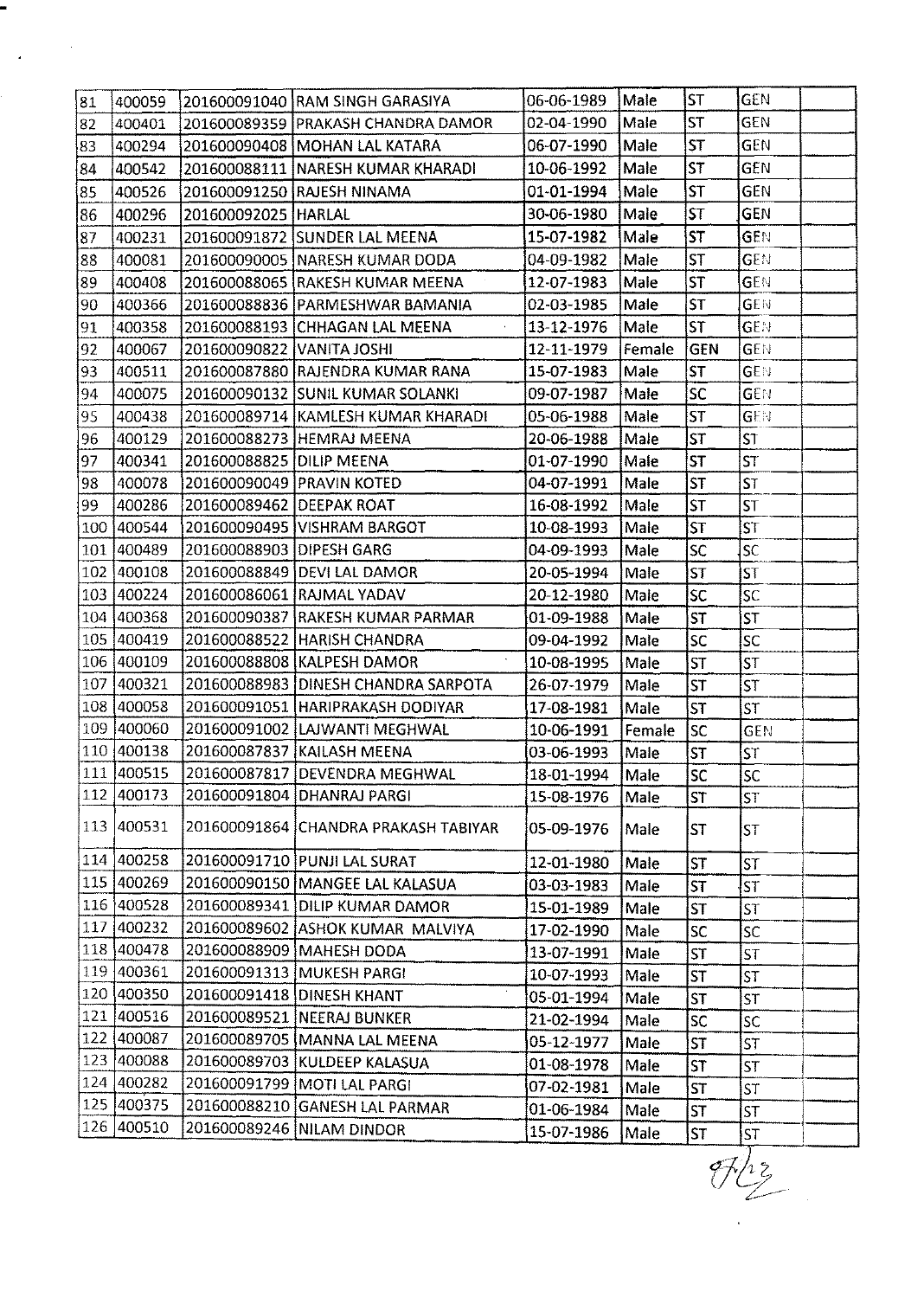|     | 127  400440      | 201600091034 LAL SINGH ROT |                                      | 30-08-1986        | Male   | <b>ST</b> | ST         |  |
|-----|------------------|----------------------------|--------------------------------------|-------------------|--------|-----------|------------|--|
|     | 128 400136       |                            | 201600088033   ISHWAR LAL PARGI      | 10-04-1987        | Male   | <b>ST</b> | <b>ST</b>  |  |
|     | 129 400518       |                            | 201600091064 RAMLAL NANOMA           | 06-12-1989        | Male   | <b>ST</b> | <b>ST</b>  |  |
|     | 130  400134      |                            | 1201600087888 TEJARAM MEENA          | 01-02-1990        | Male   | <b>ST</b> | ST         |  |
|     | 131 400346       | 201600091208 MAGAN LAL     |                                      | 11-05-1992        | Male   | <b>ST</b> | ST)        |  |
|     | 132 400185       |                            | 201600091933 SHANTI LAL NINAMA       | 15-10-1980        | Male   | <b>ST</b> | <b>ST</b>  |  |
|     | 133 400227       |                            | 201600090888 PRAKASH CHANDRA KATARA  | 16-05-1982        | Male   | <b>ST</b> | <b>ST</b>  |  |
|     | 134 400535       | 201600087834 SANJAY PARGI  |                                      | 05-12-1985        | Male   | <b>ST</b> | <b>ST</b>  |  |
|     | 135 400355       |                            | 201600087812 LOKESH KUMAR MEGHWAL    | 24-10-1991        | Male   | SC        | <b>SC</b>  |  |
|     | 136 400420       |                            | 201600086100 JJITENDRA KUMAR MEGHWAL | 05-06-1992        | Male   | lsc       | SC.        |  |
|     | 137 400414       | 201600088807 RAKESH        |                                      | 17-07-1977        | Male   | <b>ST</b> | <b>ST</b>  |  |
|     | 138 400241       |                            | 201600091992 MOHAN LAL CHARPOTA      | 12-03-1979        | Male   | <b>ST</b> | ST         |  |
|     | 139 400275       |                            | 201600091884 DHULESHVAR HADAT        | 02-07-1981        | Male   | <b>ST</b> | ST         |  |
|     | 140 400367       |                            | 201600088916 ARJUN LAL ROAT          | 05-01-1982        | Male   | <b>ST</b> | <b>ST</b>  |  |
|     | 141 400333       |                            | 201600088556 JEEVATRAM NINAMA        | 20-07-1983        | Male   | <b>ST</b> | ST         |  |
|     | 142 400349       |                            | 201600089510 KAMLESH KUMAR ROAT      | 15-07-1990        | Male   | <b>ST</b> | <b>ST</b>  |  |
|     | 143 400439       |                            | 201600091331 NIRBHAY SINGH GANAVA    | 17-07-1990        | Male   | <b>ST</b> | <b>ST</b>  |  |
|     | 144 400026       |                            | 201600091955 RAVINDRA KUMAR KATARA   | 01-10-1990        | Male   | <b>ST</b> | <b>ST</b>  |  |
|     | 145 400443       |                            | 201600089064 SADBAL AMLIYAR          | 23-06-1991        | Male   | <b>ST</b> | <b>ST</b>  |  |
|     | 146 400196       | 201600091831 MAN SINGH     |                                      | 29-06-1994        | Male   | <b>ST</b> | <b>ST</b>  |  |
|     | 147 400318       |                            | 201600091841 DALU MACHHAR            | 20-07-1978        | Male   | <b>ST</b> | ST         |  |
|     | 148 400502       |                            | 201600088697 RAMGOPAL KHANT          | 15-04-1984        | Male   | ST        | <b>ST</b>  |  |
|     | 149 400299       |                            | 201600088989 GANESH LAL KHANT        | 11-06-1988        | Male   | <b>ST</b> | ST         |  |
|     | 150 400459       |                            | 201600092032 RAJENDRA KUMAR MEENA    | 06-10-1993        | Male   | <b>ST</b> | ST.        |  |
|     | 151 400105       |                            | 201600089045 SHYAM LAL RAWAT         | 07-10-1993        | Male   | <b>ST</b> | <b>ST</b>  |  |
|     | 152 400096       |                            | 201600091775 PRAVIN KUMAR PARMAR     | 11-09-1979        | Male   | <b>ST</b> | ST         |  |
|     | 153 400551       |                            | 201600088911 GANESH LAL TABIYAR      | 20-07-1981        | Male   | <b>ST</b> | <b>ST</b>  |  |
|     | 154 400391       |                            | 201600091228 BHAWAN SINGH DAMOR      | 01-05-1982        | Male   | <b>ST</b> | ST.        |  |
|     | 155 400529       |                            | 201600091294 DINESH DAMOR            | 17-08-1987        | Male   | <b>ST</b> | ST         |  |
|     | 156 400001       |                            | 201600089463 PREM CHAND PARGI        | 02-04-1988        | Male   | <b>ST</b> | <b>ST</b>  |  |
|     | 157 400475       |                            | 201600091241 MUNNA PRASAD MANAT      | 20-07-1990   Male |        | ST        | ST         |  |
|     | 158 400199       |                            | 201600091428 LALSHANKAR KHANT        | 07-10-1991        | Male   | <b>ST</b> | <b>ST</b>  |  |
|     | 159 400100       |                            | 201600089022 KAVITA PATIDAR          | 05-07-1996        | Female | ОВС       | <b>GEN</b> |  |
| 160 | 400246           |                            | 201600091846   MANGILAL BARANDA      | 15-07-1978        | Male   | <b>ST</b> | <b>ST</b>  |  |
| 161 | 400142           |                            | 201600087654 CHHATTAR SINGH DAMOR    | 18-07-1978        | Male   | ST        | ST.        |  |
|     | 162 400121       |                            | 201600088378 BAKSHURAM MEENA         | 04-08-1983        | Male   | ST        | lst.       |  |
| 163 | 400389           |                            | 201600091289 MANJULA BUNKER          | 13-09-1993        | Female | <b>SC</b> | GEN        |  |
|     | 164 400514       |                            | 201600088432 RAMESH CHANDRA BAROD    | 07-10-1976        | Male   | <b>ST</b> | ST.        |  |
|     | 165 400110       |                            | 201600088785 JJAGDISH KUMAR DAMOR    | 25-02-1982        | Male   | <b>ST</b> | ST.        |  |
| 166 | 400324           |                            | 201600092094 SHANTI LAL KOTED        | 28-08-1983        | Male   | ST        | ST.        |  |
| 167 | 400395           |                            | 201600087920 RAMESH KUMAR DODIYAR    | 10-04-1992        | Male   | ST        | ST         |  |
| 168 | 400074           |                            | 201600090124 GOVIND KUMAR DAMOR      | 18-02-1993        | Male   | <b>ST</b> | ST         |  |
| 169 | 400103           |                            | 201600089014   ASHA DAYAMA           | 08-07-1993        | Female | ۱ST       | <b>GEN</b> |  |
|     | 170 400351       |                            | 201600089271 VISHAL KUMAR ROAT       | 07-10-1996        | Male   | <b>ST</b> | ST         |  |
| 171 | 400256           |                            | 201600091734 KRISHNA KUMAR ROAT      | 24-02-1980        | Male   | <b>ST</b> | 5T         |  |
|     | 172 400301       |                            | 201600091539 RAJENDRA KUMAR          | 03-04-1985        | Male   | <b>ST</b> | ST.        |  |
| 173 | $ 400410\rangle$ |                            | 201600091995 KHEM CHAND KATARA       | 04-06-1988        | Male   | ST        | ST         |  |
|     |                  |                            |                                      |                   |        |           |            |  |

 $\sim$ 

 $\ddot{\phantom{a}}$ 

 $\ddot{\phantom{0}}$ 

 $\sim$ 

 $\frac{1}{\sqrt{1+\frac{1}{2}}}$